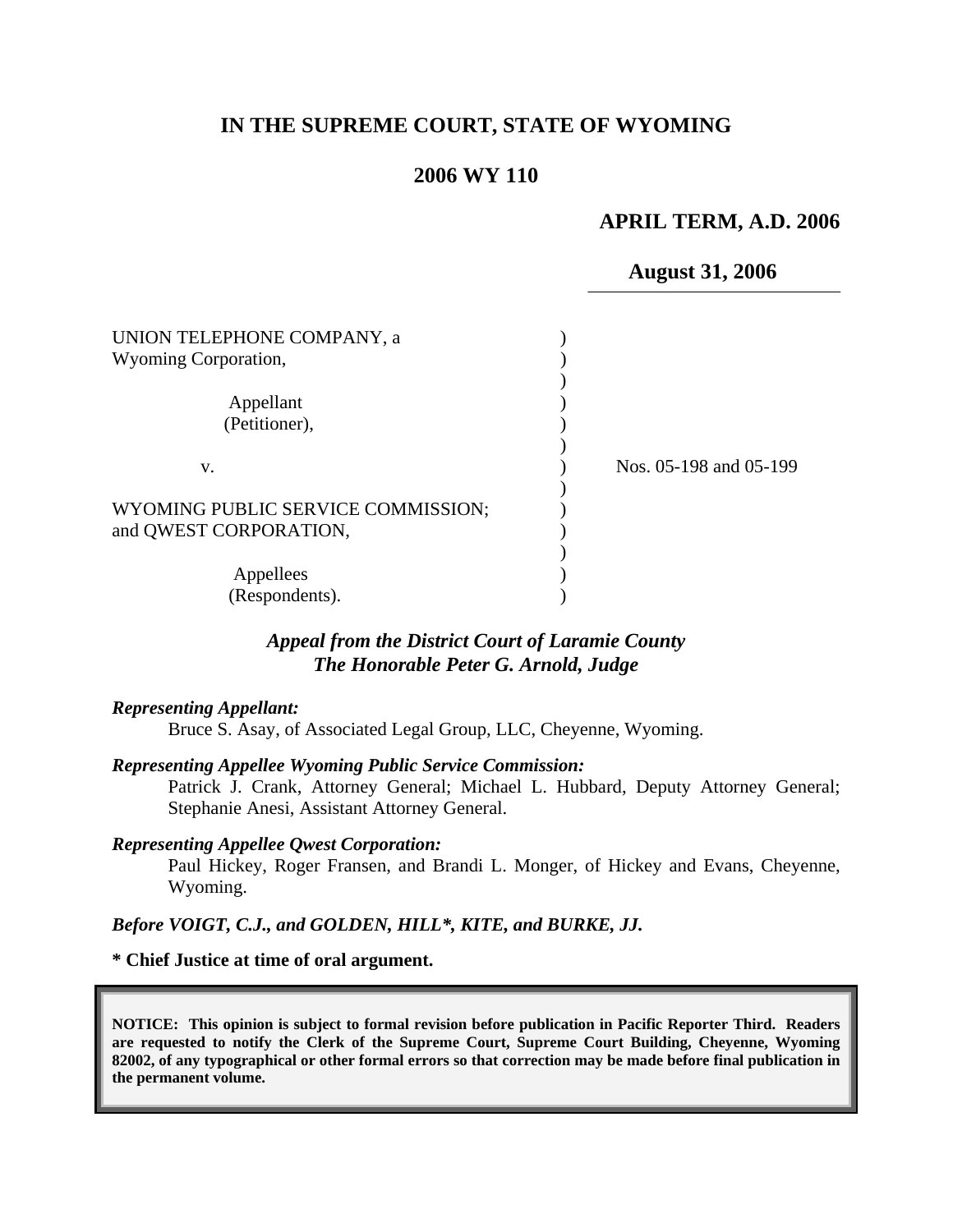### **BURKE, Justice.**

[¶1] Union Telephone Company (Union) appeals from an Order Granting Motion to Dismiss in which the district court determined it lacked subject matter jurisdiction to review two decisions of the Public Service Commission (PSC) regarding an interconnection agreement between Union and Qwest Corporation (Qwest). The district court held that the Federal Telecommunications Act of  $1996$  $1996$  (the Act)<sup>1</sup> vests exclusive jurisdiction in the federal courts for judicial review of a State commission decision concerning interconnection agreements. We agree with the finding of the district court and dismiss these appeals for lack of subject matter jurisdiction.

## *ISSUE*

[¶2] Although the parties present several issues for our consideration, one is dispositive:

> Does the Federal Telecommunications Act of 1996, 47 U.S.C. § 251 *et seq.*, vest exclusive jurisdiction in the federal courts for judicial review of a state commission decision concerning interconnection agreements?

## *FACTS*

[¶3] Union is a telecommunications carrier and is both an Incumbent Local Exchange Carrier  $(ILEC)<sup>2</sup>$  $(ILEC)<sup>2</sup>$  $(ILEC)<sup>2</sup>$  and a wireless provider. Qwest is a telecommunications carrier and is also an ILEC. Union purchased PYXIS Communications (PYXIS), a provider of wireless services to various locations in Wyoming. Prior to Union's purchase, the PYXIS wireless network was interconnected with Qwest's network and was subject to an interconnection agreement between Qwest and PYXIS. When Union purchased PYXIS, Union did not assume the interconnection agreement. Initially, Qwest permitted Union's traffic on its network despite the lack of an interconnection agreement. Numerous billing disputes between Union and Qwest ensued.

[¶4] On September 23, 2003, Qwest sent Union a formal request for negotiations to enter into an interconnection agreement addressing the former PYXIS traffic. Union did

<span id="page-1-0"></span> 1 Act of Feb. 8, 1996, Pub. L. No. 104-104, 110 Stat. 56 (codified at 47 U.S.C. § 251 *et seq.*).

<span id="page-1-1"></span> $2$  An Incumbent Local Exchange Carrier ("ILEC") is defined by the Federal Telecommunications Act of 1996 as the company that was providing local exchange service in a particular geographic area on the effective date of the Act. 47 U.S.C. § 251(h). Carriers entering a local exchange market after the effective date of the Act are referred to as Competitive Local Exchange Carriers ("CLECs").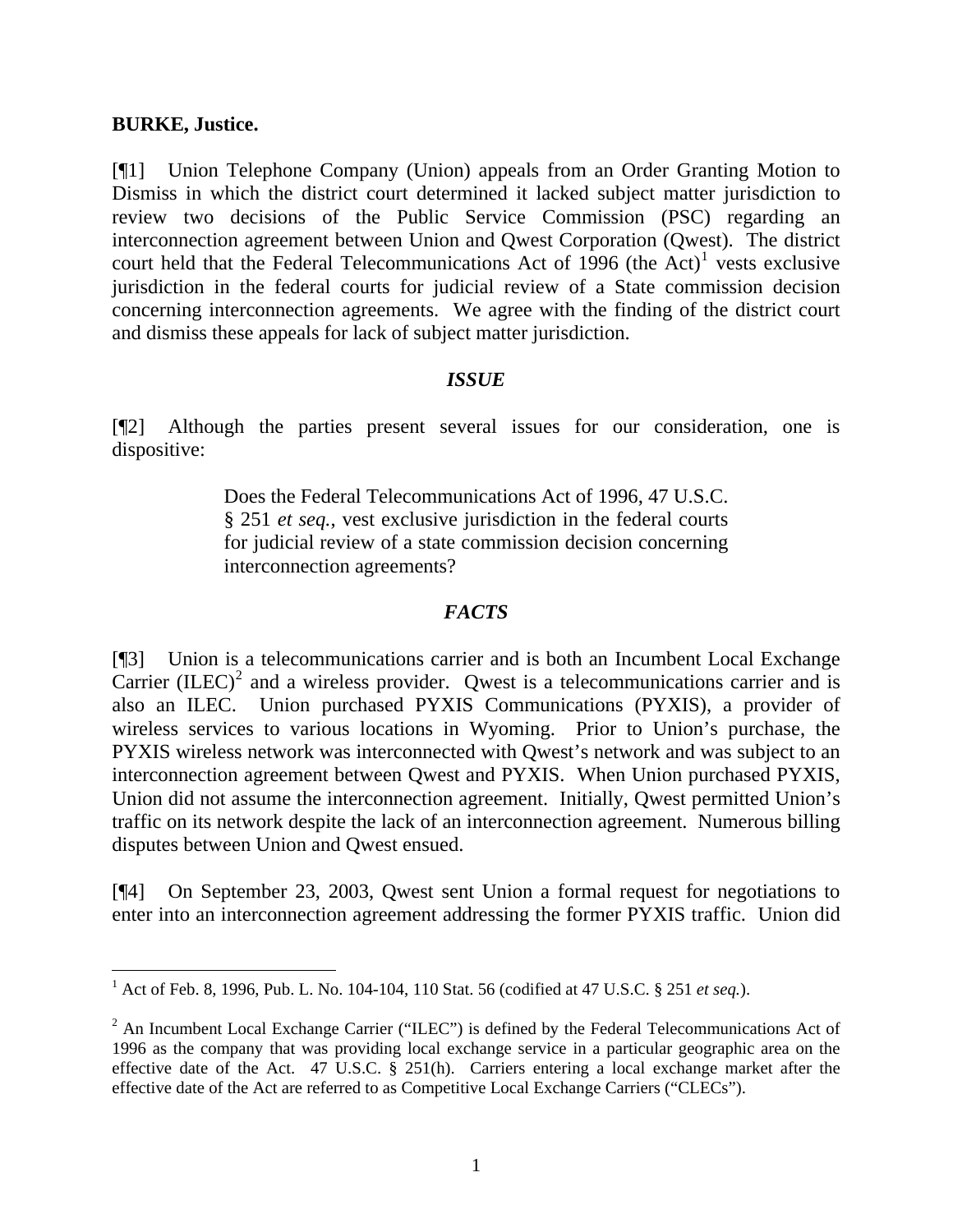not respond to this request. Qwest sent a second formal request for interconnection negotiations. Again, Union did not respond.

[¶5] On February 4, 2004, Union filed a complaint with the PSC. In its complaint, Union alleged that Qwest failed to properly route the traffic of Union's newly acquired wireless system. Union contended that Qwest was obligated to provide service pursuant to applicable tariffs. Union sought an order from the PSC requiring Qwest to route Union's wireless traffic in accordance with Union's request.

[¶6] On February 26, 2004, Qwest responded by filing a motion to dismiss Union's complaint in which it asserted that the proper forum for resolution of Union's complaint was an arbitration proceeding pursuant to 47 U.S.C. § 252 and that approval of an interconnection agreement between Union and Qwest would moot Union's complaint. On the same date, in a separate action, Qwest filed a Petition for Arbitration with the PSC. In its petition, Qwest requested PSC approval of its proposed interconnection agreement.

[¶7] Union did not file a response to Qwest's Petition for Arbitration. Union did, however, request a hearing on the complaint which it had filed. On April 23, 2004, Qwest filed a motion seeking PSC approval of the interconnection agreement submitted with its Petition for Arbitration.

[¶8] On June 22, 2004, at an open meeting, the PSC approved the interconnection agreement proposed by Qwest. On the following day, the PSC issued its Order Approving Interconnection Agreement. In its order, the PSC found *inter alia* that:

- 6. Qwest stated that it made its first request to Union for interconnection, under § 252 of the [F]ederal Telecommunications Act of 1996, 47 U.S.C. § 151, *et seq*., by certified letter to Mr. Howard Woody dated September 23, 2003. A copy of that letter was submitted with Qwest's Petition. Qwest further stated that Union subsequently refused to negotiate for the voluntary adoption of an interconnection agreement, and a second letter was sent on November 24, 2003. A copy of the second letter was also submitted with Qwest's Petition.
- 7. Following Union's repeated refusal to negotiate, Qwest filed its Petition for Arbitration as provided by 47 U.S.C. § 252, initiating this proceeding on February 26, 2004. Pursuant to 47 U.S.C. § 252(b)(3), "A non-petitioning party to a negotiation under this section [Union] may respond to the other party's petition and provide such additional information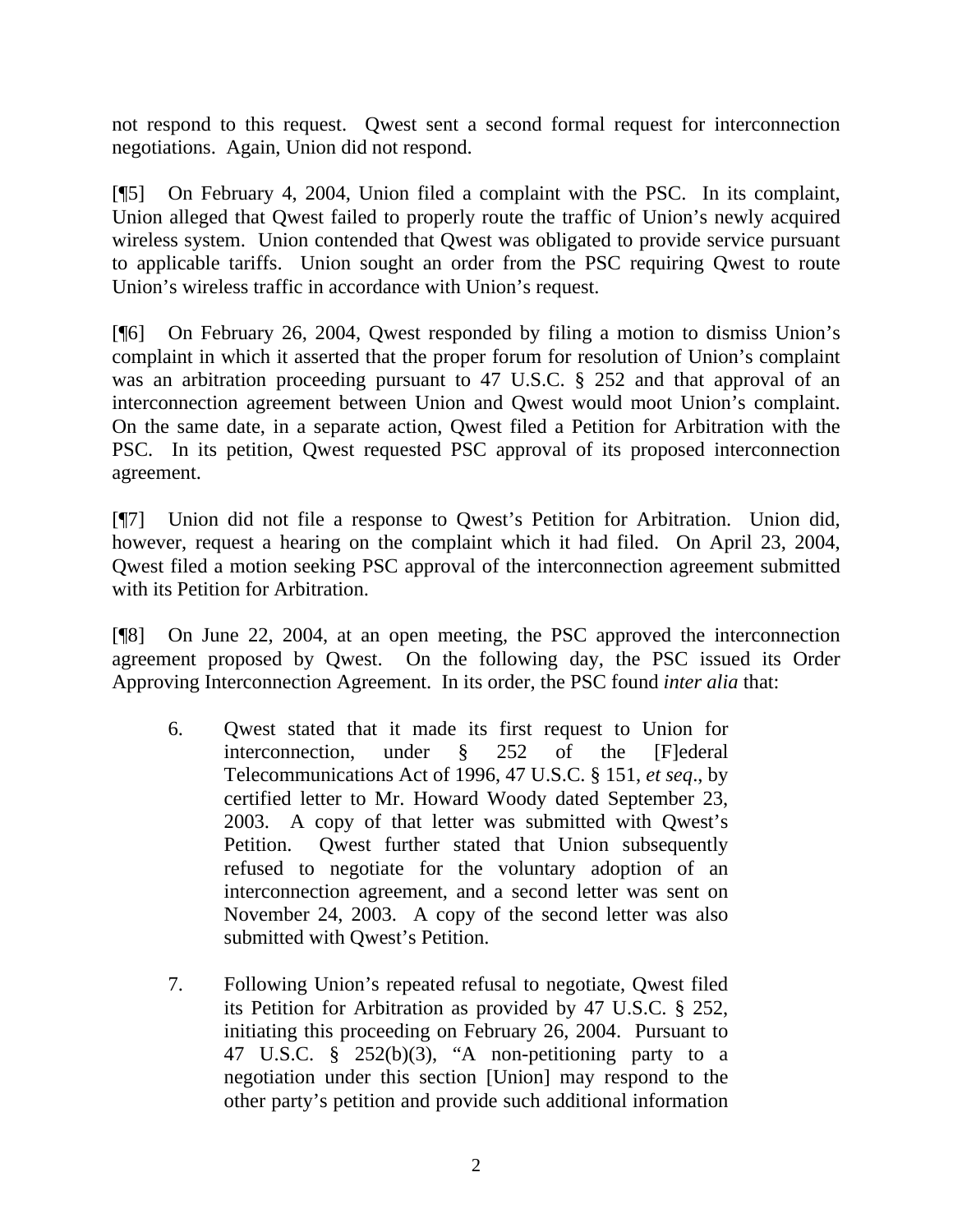as it wishes within 25 days after the State commission receives the petition." As noted above, Union did not respond to Qwest's petition and the time within which Union is allowed to respond has passed.

- 8. Pursuant to 47 U.S.C. § 252(b)(4)(A), "The State commission shall limit its consideration of any petition under paragraph (1) (and any response thereto) to the issues set forth in the petition and in the response, if any, filed under paragraph (3) [47 U.S.C.  $\S$  252(b)(3)]." In addition, action taken by the Commission under 47 U.S.C. § 252 is to be based upon information provided by the petitioner (Qwest) and the "responding party." Because Union has waived its opportunity to respond, the only issues to be decided are those set forth in Qwest's Petition. Since no information was provided by Union, the Commission may enter its decision on Qwest's Petition based upon the information provided by Qwest. 47 U.S.C. § 252(b)(4)(B).
- 9. The wireless interconnection agreement template submitted by Qwest contains terms, conditions and rates consistent with those previously approved by the Commission for inclusion in Qwest's Wyoming Statement of Generally Available Terms ("SGAT") and in 16 Commission-approved interconnection agreements between Qwest and other wireless carriers in Wyoming. As such, Qwest's Petition and exhibits establish that Commission approval of the form of interconnection agreement submitted as Exhibit C to the Petition will meet the requirements of 47 U.S.C. § 251 and the regulations of the Federal Communications Commission prescribed pursuant to 47 U.S.C. § 251 and that the rates for interconnection, services and network elements contained in Exhibit C are in accordance with 47 U.S.C. § 252(d). Approval of the agreement submitted by Qwest therefore meets the requirements of 47 U.S.C.  $\S 252(c)(1)$  and (2).
	- . . .
- 11. The Commission finds and concludes that Union has failed to negotiate in good faith pursuant to 47 U.S.C. § 252(b)(5). The Commission further finds and concludes that Union has waived its opportunity to respond to Qwest's Petition for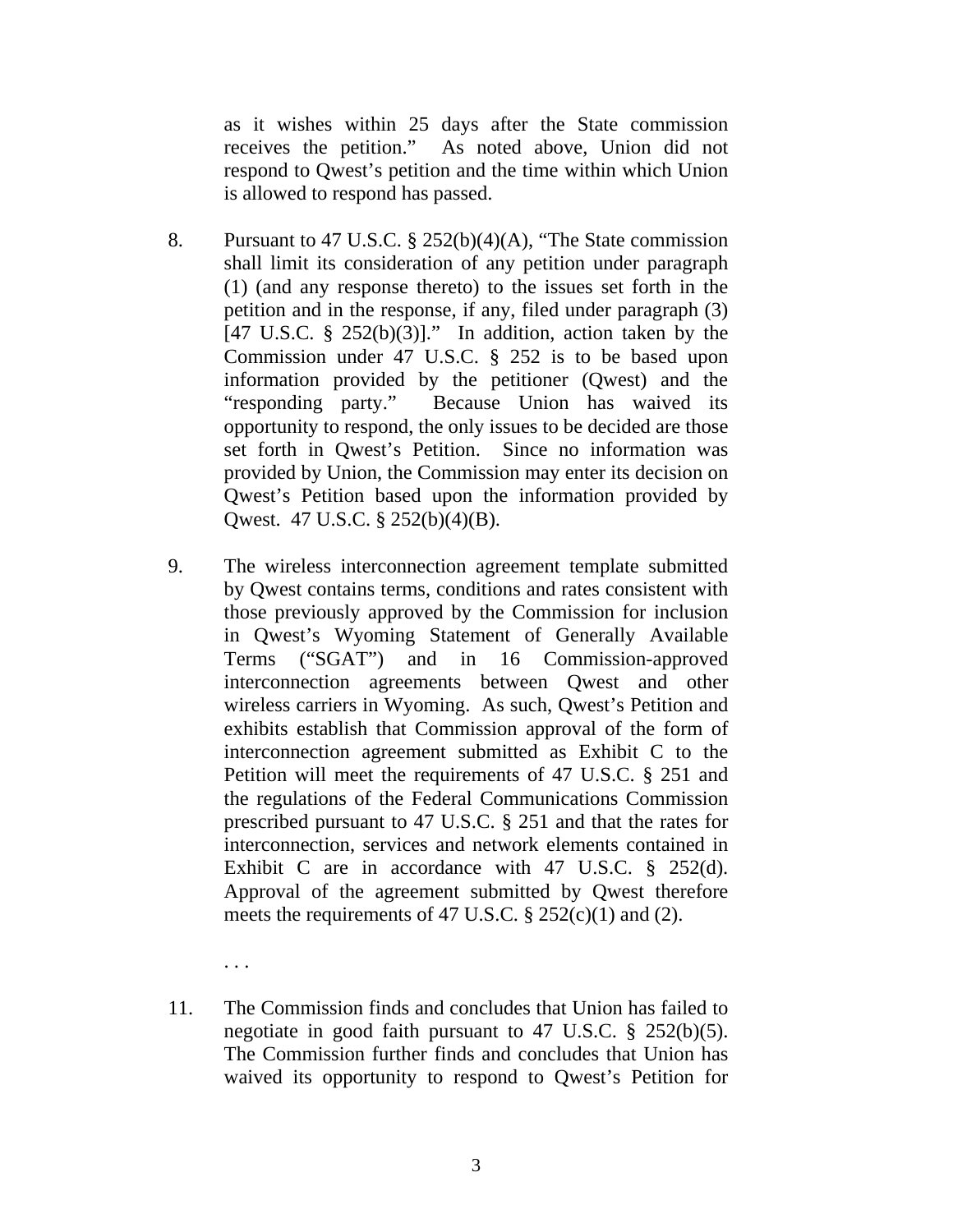Arbitration and bring issues to the Commission for resolution in this proceeding.

The PSC ordered that the interconnection agreement was to become effective July 1, 2004.

[¶9] On July 23, 2004, Union filed a Petition for Rehearing. On December 15, 2004, after hearing argument from the parties, the PSC denied Union's request for rehearing. On the same day, the PSC also granted Qwest's motion to dismiss Union's complaint. In its Order Dismissing Complaint, the PSC found that the issues presented in Union's complaint had been rendered moot by its approval of the interconnection agreement.

[¶10] On January 14, 2005, Union filed two petitions for review with the district court. In docket 05-198, Union sought review of the PSC's decision to approve the interconnection agreement. In docket 05-199, Union sought review of the PSC's decision to dismiss Union's complaint. Qwest filed a motion to dismiss both petitions asserting the district court lacked jurisdiction to determine Union's claims because, under the Federal Telecommunications Act of 1996, review of State commission decisions concerning interconnection agreements lies exclusively with the federal courts. The district court granted the motion. Union appealed.

# *STANDARD OF REVIEW*

[¶11] We must determine whether the Federal Telecommunications Act of 1996 provides exclusive jurisdiction to the federal courts to review the challenged decisions of the PSC. Whether a court has subject matter jurisdiction presents a question of law which we review *de novo*. *Pawlowski v. Pawlowski*, 925 P.2d 240, 242 (Wyo. 1996).

# *DISCUSSION*

[¶12] Congress enacted the Telecommunications Act of 1996 to create and encourage competitive markets in the telephone and wireless industry. As explained by the Eighth Circuit Court of Appeals:

> Congress passed the Telecommunications Act of 1996 (the Act), which was designed, in part, to erode the monopolistic nature of the local telephone service industry by obligating the current providers of local phone service (known as "incumbent local exchange carriers" or "incumbent LECs") to facilitate the entry of competing companies into local telephone service markets across the country. Specifically, the Act forces an incumbent LEC (1) to permit a requesting new entrant in the incumbent LEC's local market to interconnect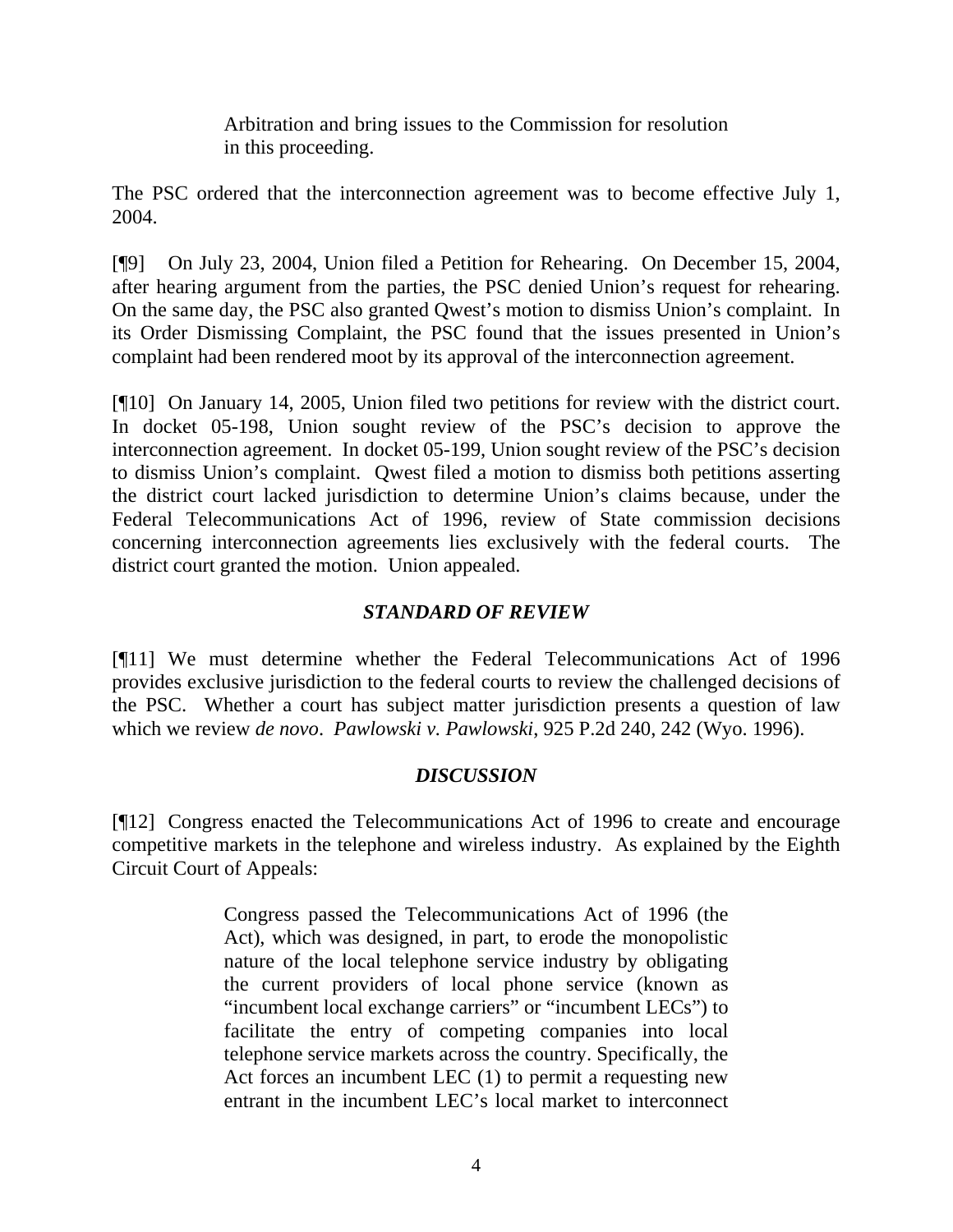with the incumbent LEC's existing local network and thereby use the incumbent LEC's network to compete with the incumbent LEC in providing telephone services (interconnection); (2) to provide its competing telecommunications carriers with access to individual elements of the incumbent LEC's own network on an unbundled basis (unbundled access); and (3) to sell to its competing telecommunications carriers, at wholesale rates, any telecommunications service that the incumbent LEC provides to its customers at retail rates, in order to allow the competing carriers to resell the services (resale). 47 U.S.C.A.  $§$  251(c)(2)-(4) (West Supp.1997). A company seeking to enter the local telephone service market may request an incumbent LEC to provide it with any one or any combination of these three services. Through these three duties, and the Act in general, Congress sought "to promote competition and reduce regulation in order to secure lower prices and higher quality services for American telecommunications consumers and encourage the rapid deployment of new telecommunications technologies." Telecommunications Act of 1996, Pub.L. No. 104-104, purpose statement, 110 Stat. 56, 56 (1996).

The Act also establishes a system of negotiations and arbitrations in order to facilitate voluntary agreements between incumbent LECs and competing carriers to implement the Act's substantive requirements. When a competing carrier asks an incumbent LEC to provide interconnection, unbundled access, or resale, both the incumbent LEC and the competing carrier have a duty to negotiate in good faith the terms and conditions of an agreement that accomplishes the Act's goals. 47 U.S.C.A. §§  $251(c)(1)$ ,  $252(a)(1)$ . If the parties fail to reach an agreement through voluntary negotiation, either party may petition the respective state utility commission to arbitrate and resolve any open issues. *Id.* § 252(b). The final agreement, whether accomplished through negotiation or arbitration, must be approved by the state commission. *Id.* § 252(e)(1).

*Iowa Utils. Bd. v. F.C.C.*, 120 F.3d 753, 791-792 (8<sup>th</sup> Cir. 1997), *rev'd in part on other grounds, AT & T Corp. v. Iowa Utils. Bd.,* 525 U.S. 366, 119 S.Ct. 721, 142 L.Ed.2d 835 (1999) (footnotes omitted).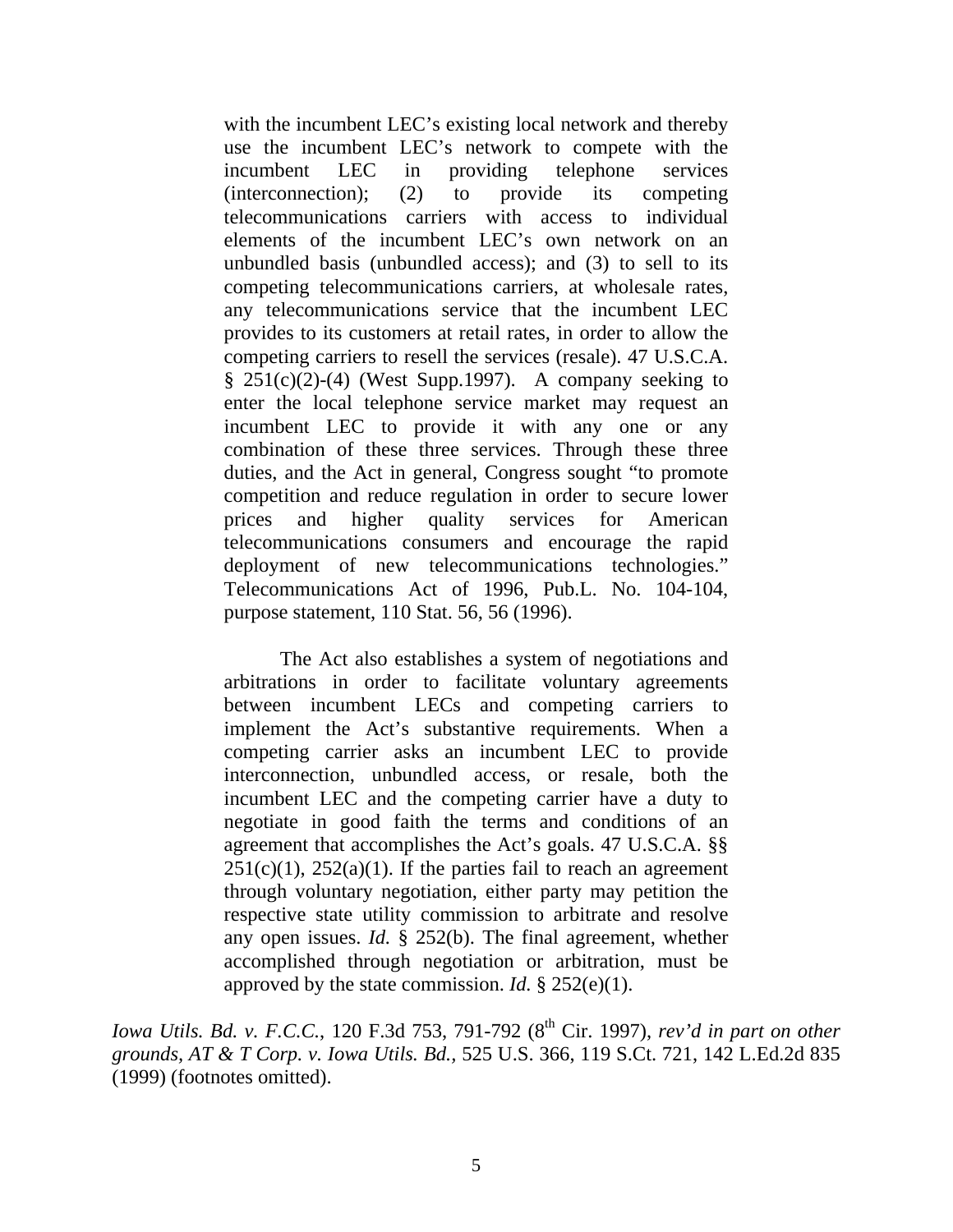[¶13] The Act sets forth a detailed system under which carriers can negotiate agreements for interconnection. The Act provides that interconnection agreements can be reached through negotiation or compulsory arbitration. $3$ The Act also requires that all

<span id="page-6-0"></span><sup>3</sup> The Act provides, in relevant part:

§ 252. Procedures for negotiation, arbitration, and approval of agreements

(a) Agreements arrived at through negotiation

 (1) Voluntary negotiations. Upon receiving a request for interconnection, services, or network elements pursuant to section 251 of this title, an incumbent local exchange carrier may negotiate and enter into a binding agreement with the requesting telecommunications carrier or carriers without regard to the standards set forth in subsections (b) and (c) of section 251of this title. The agreement shall include a detailed schedule of itemized charges for interconnection and each service or network element included in the agreement. The agreement, including any interconnection agreement negotiated before February 8, 1996, shall be submitted to the State commission under subsection (e) of this section.

 (2) Mediation. Any party negotiating an agreement under this section may, at any point in the negotiation, ask a State commission to participate in the negotiation and to mediate any differences arising in the course of the negotiation.

(b) Agreements arrived at through compulsory arbitration

 (1) Arbitration. During the period from the 135th to the 160th day (inclusive) after the date on which an incumbent local exchange carrier receives a request for negotiation under this section, the carrier or any other party to the negotiation may petition a State commission to arbitrate any open issues.

(2) Duty of petitioner

 (A) A party that petitions a State commission under paragraph (1) shall, at the same time as it submits the petition, provide the State commission all relevant documentation concerning—

(i) the unresolved issues;

(ii) the position of each of the parties with respect to those issues; and

(iii) any other issue discussed and resolved by the parties.

 (B) A party petitioning a State commission under paragraph (1) shall provide a copy of the petition and any documentation to the other party or parties not later than the day on which the State commission receives the petition.

(3) Opportunity to respond. A non-petitioning party to a negotiation under this section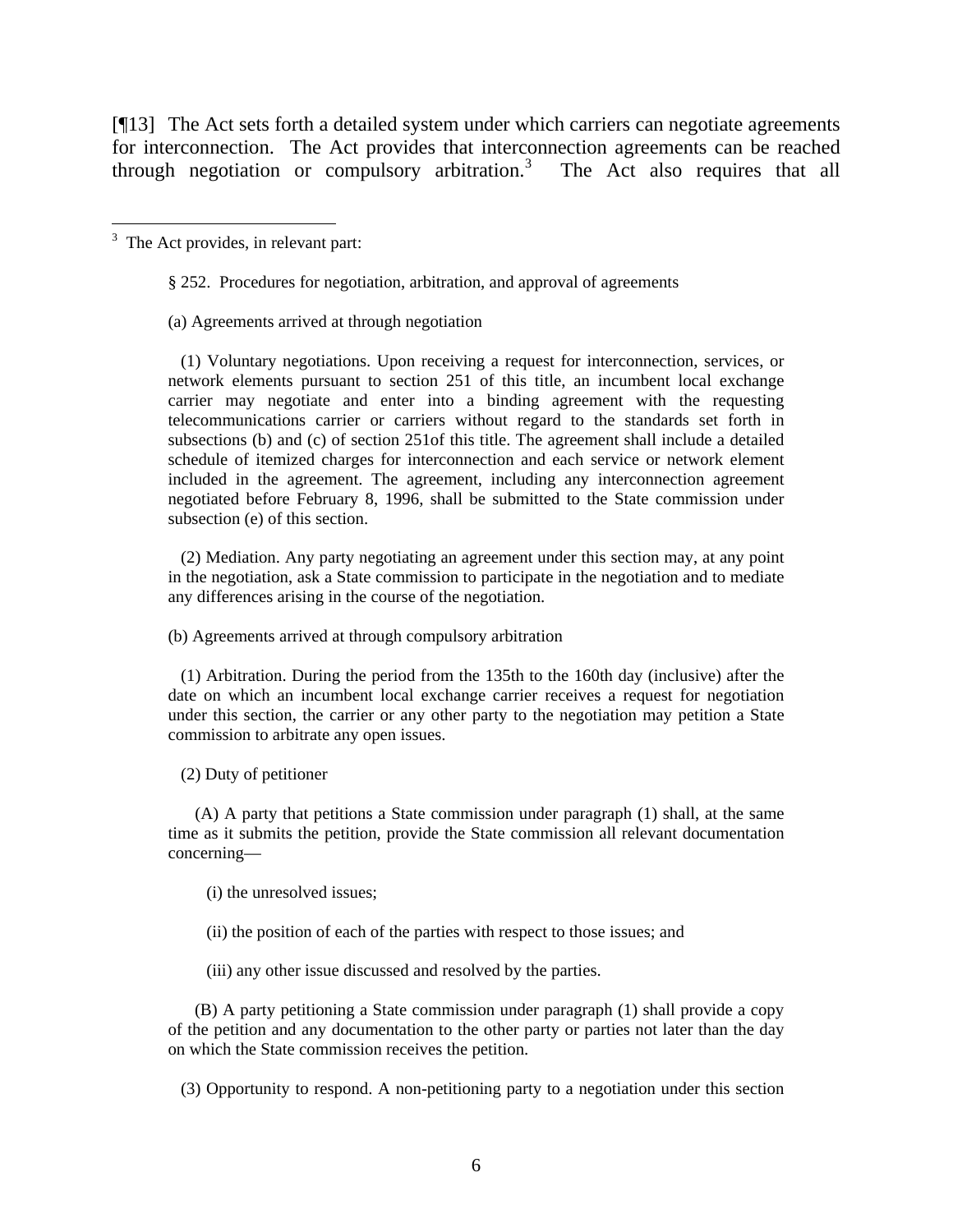interconnection agreements be approved or rejected by the State commission. Specifically, 47 U.S.C. § 252(e)(1) states:

may respond to the other party's petition and provide such additional information as it wishes within 25 days after the State commission receives the petition.

(4) Action by State commission.

 $\overline{a}$ 

 (A) The State commission shall limit its consideration of any petition under paragraph (1) (and any response thereto) to the issues set forth in the petition and in the response, if any, filed under paragraph (3).

 (B) The State commission may require the petitioning party and the responding party to provide such information as may be necessary for the State commission to reach a decision on the unresolved issues. If any party refuses or fails unreasonably to respond on a timely basis to any reasonable request from the State commission, then the State commission may proceed on the basis of the best information available to it from whatever source derived.

 (C) The State commission shall resolve each issue set forth in the petition and the response, if any, by imposing appropriate conditions as required to implement subsection (c) of this section upon the parties to the agreement, and shall conclude the resolution of any unresolved issues not later than 9 months after the date on which the local exchange carrier received the request under this section.

 (5) Refusal to negotiate. The refusal of any other party to the negotiation to participate further in the negotiations, to cooperate with the State commission in carrying out its function as an arbitrator, or to continue to negotiate in good faith in the presence, or with the assistance, of the State commission shall be considered a failure to negotiate in good faith.

(c) Standards for arbitration. In resolving by arbitration under subsection (b) of this section any open issues and imposing conditions upon the parties to the agreement, a State commission shall—

 (1) ensure that such resolution and conditions meet the requirements of section 251 of this title, including the regulations prescribed by the Commission pursuant to section 251 of this title;

 (2) establish any rates for interconnection, services, or network elements according to subsection (d) of this section; and

 (3) provide a schedule for implementation of the terms and conditions by the parties to the agreement.

47 U.S.C. § 252.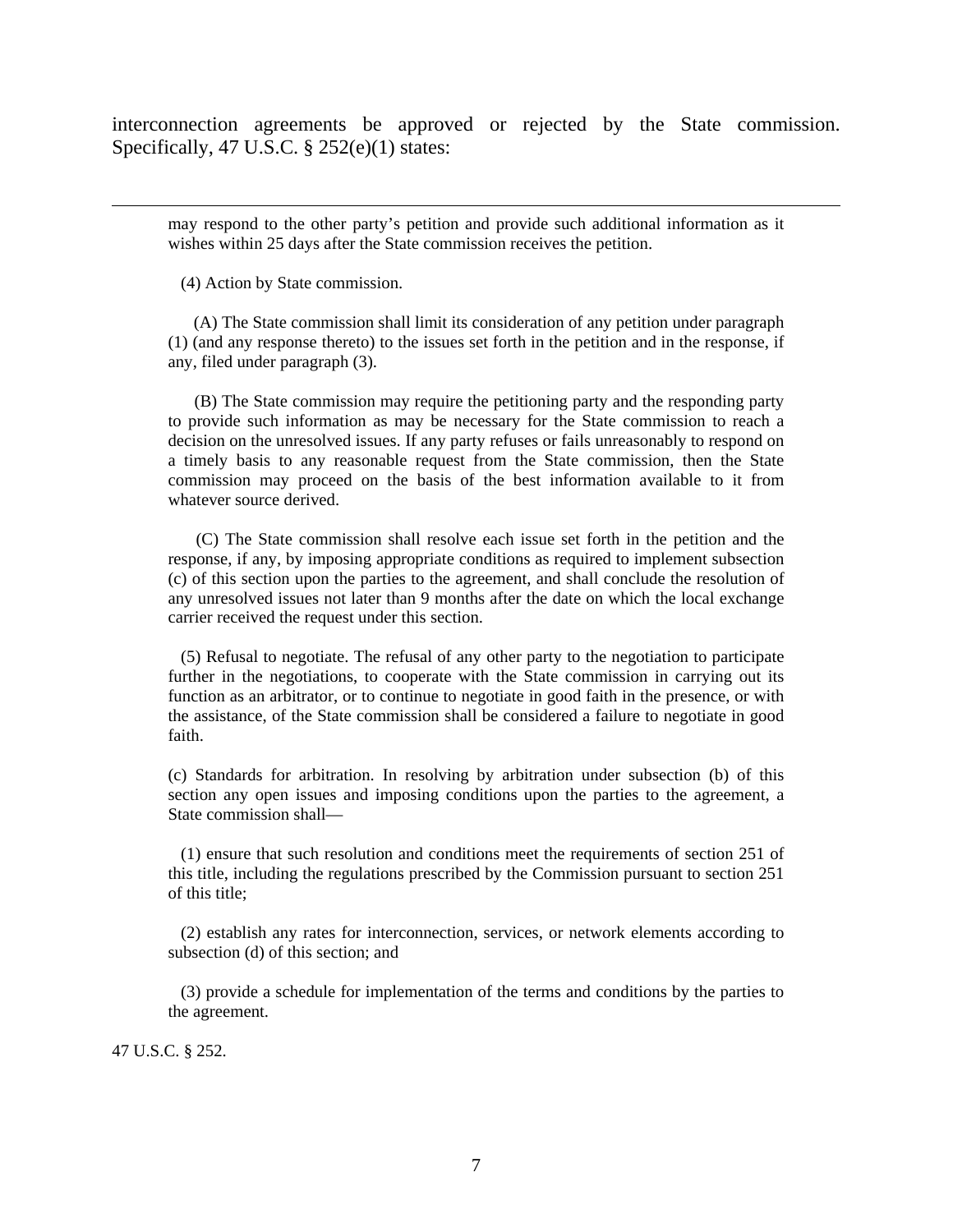(e) Approval by State commission

(1) Approval required

Any interconnection agreement adopted by negotiation or arbitration shall be submitted for approval to the State commission. A State commission to which an agreement is submitted shall approve or reject the agreement, with written findings as to any deficiencies.

The Act also provides for judicial review of such decisions:

(4) Schedule for decision

If the State commission does not act to approve or reject the agreement within 90 days after submission by the parties of an agreement adopted by negotiation under subsection (a) of this section, or within 30 days after submission by the parties of an agreement adopted by arbitration under subsection (b) of this section, the agreement shall be deemed approved. **No State court shall have jurisdiction to review the action of a State commission in approving or rejecting an agreement under this section***.* 

. . .

(6) Review of State commission actions

In a case in which a State fails to act as described in paragraph (5), the proceeding by the Commission under such paragraph and any judicial review of the Commission's actions shall be the exclusive remedies for a State commission's failure to act. **In any case in which a State commission makes a determination under this section, any party aggrieved by such determination may bring an action in an appropriate Federal district court to determine whether the agreement or statement meets the requirements of section 251 of this title and this section***.* 

47 U.S.C. §§ 252(e)(4) and 252(e)(6) (emphasis added).

[¶14] The parties dispute the proper interpretation and application of the Act. Union contends the PSC lacked authority to enter its order because Qwest did not have statutory authority to request arbitration or to demand an interconnection agreement. The PSC and Qwest contend that Qwest was authorized to invoke the negotiation and arbitration procedures set forth in the Act. All parties cite to the decision of the Federal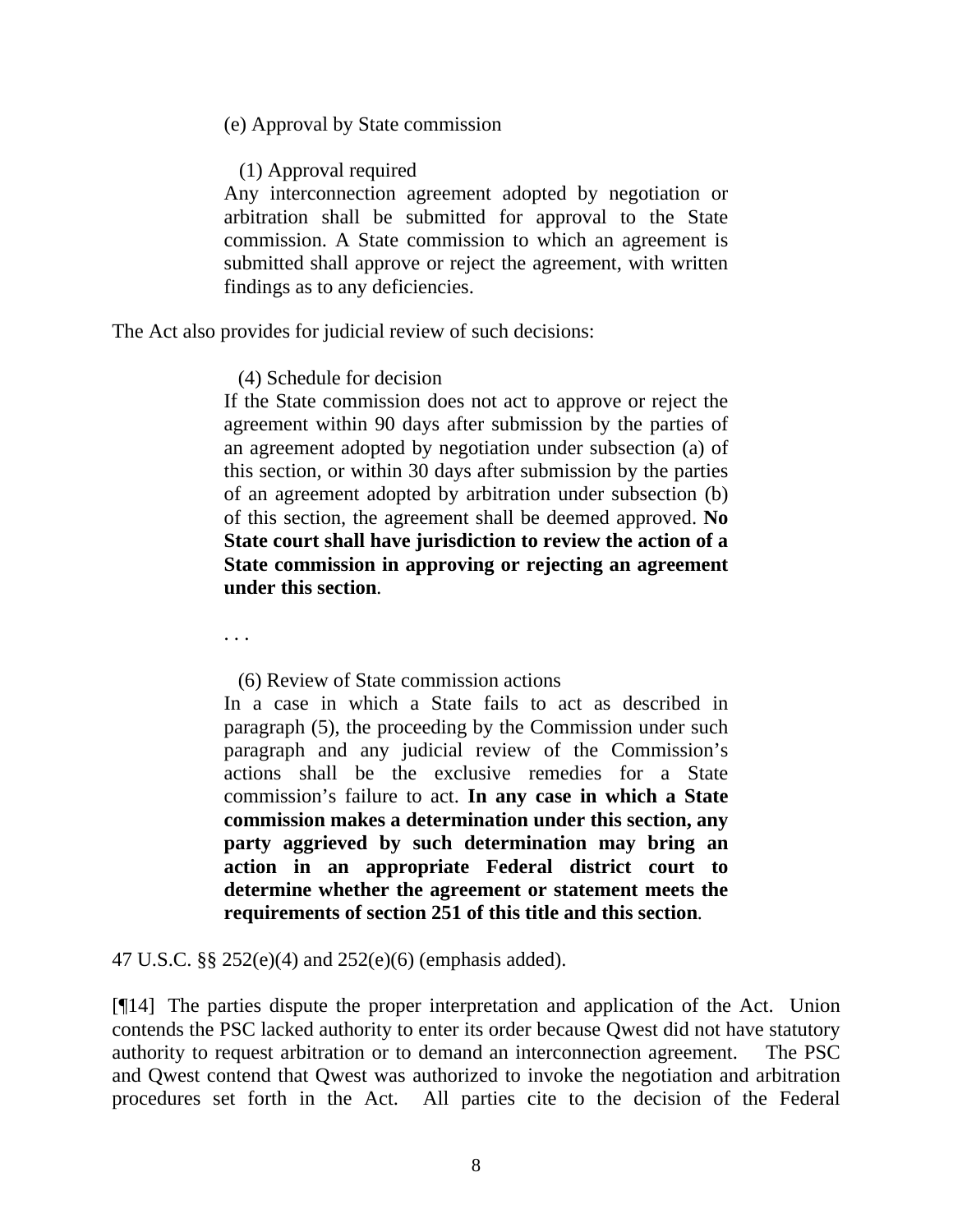Communications Commission (FCC) in *In re T-Mobile*, 20 F.C.C.R. 4855 (2005), in support of their position.

[¶15] In *T-Mobile*, the FCC stated:

In light of existing carrier disputes, we find it necessary to clarify the type of arrangements necessary to trigger payment obligations. Because the existing rules do not explicitly preclude tariffed compensation arrangements, we find that incumbent LECs were not prohibited from filing state termination tariffs and CMRS providers were obligated to accept the terms of applicable state tariffs. **Going forward, however, we amend our rules to make clear our preference for contractual arrangements by prohibiting LECs from imposing compensation obligations for nonaccess CMRS traffic pursuant to tariff. In addition, we amend our rules to clarify that an incumbent LEC may request interconnection from a CMRS provider and invoke the negotiation and arbitration procedures set forth in section 252 of the Act.** 

*Id.*, **[9.** 20 F.C.C.R. at 4860 (internal footnote omitted) (emphasis added). The FCC went on to explain:

> In light of our decision to prohibit the use of tariffs to impose termination charges on non-access traffic, **we find it necessary to ensure that LECs have the ability to compel negotiations and arbitrations, as CMRS providers may do today. Accordingly, we amend section 20.11 of our rules to clarify that an incumbent LEC may request interconnection from a CMRS provider and invoke the negotiation and arbitration procedures set forth in section 252 of the Act. A CMRS provider receiving such a request must negotiate in good faith and must, if requested, submit to arbitration by the state commission.**

*Id.*, 16, 20 F.C.C.R. at 4864-65 (internal footnote omitted) (emphasis added).

[¶16] According to Union, in *T-Mobile* the FCC confirmed that, prior to its decision, an incumbent LEC was not authorized to request an interconnection agreement or demand arbitration. Qwest and the PSC assert that, in *T-Mobile,* the FCC simply clarified section 252 and confirmed that an ILEC had authority to request interconnection and invoke the negotiation and arbitration procedures set forth in section 252.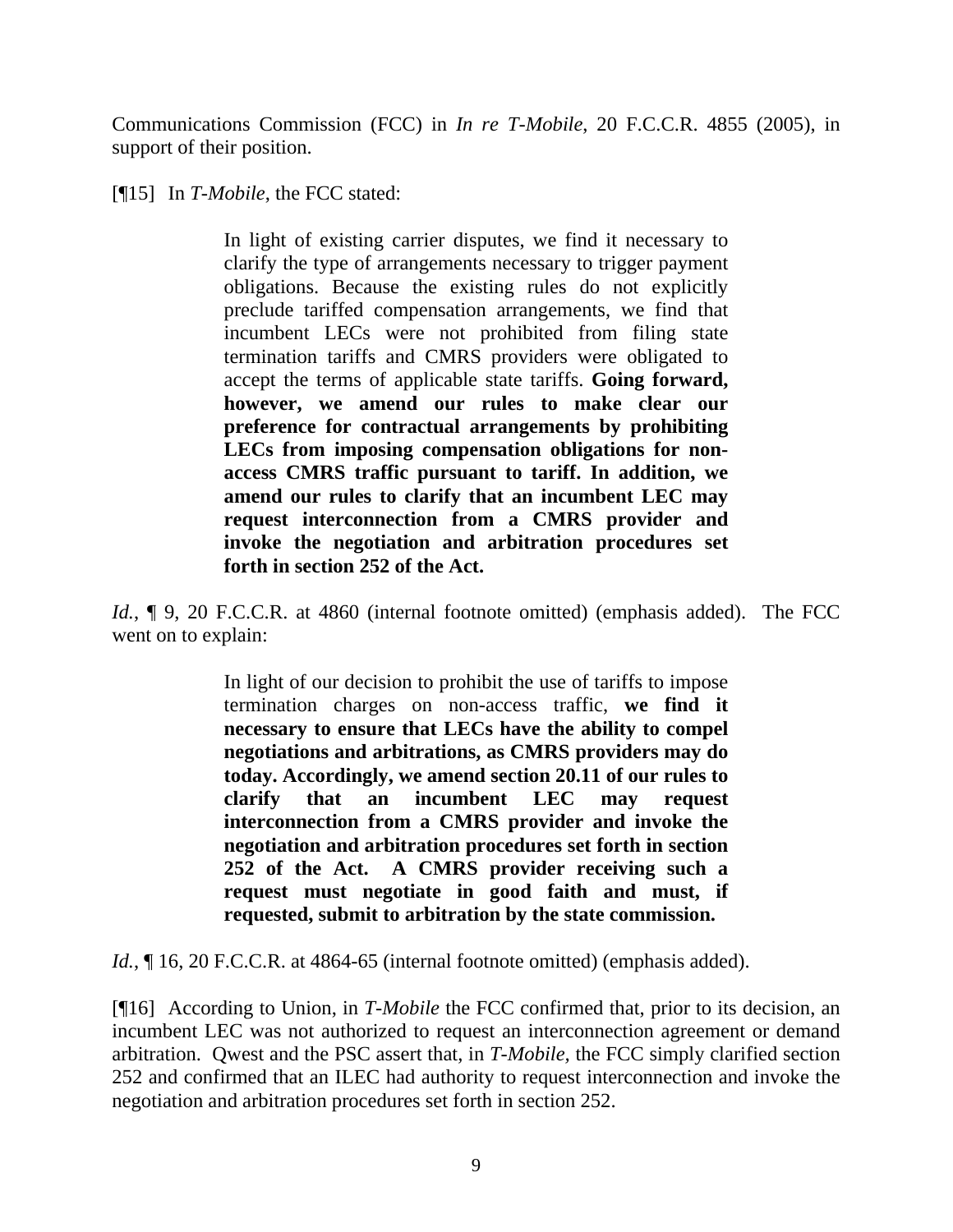[¶17] More significantly, however, Qwest and the PSC contend that resolution of this issue is unnecessary and improper because we lack subject matter jurisdiction to make such a determination. They contend the language, contained in sections  $252(e)(4)$  and 252(e)(6) of the Act, unambiguously provides that federal courts have exclusive jurisdiction to review State commission decisions approving an interconnection agreement. Because Union characterizes its argument on appeal as a challenge to the PSC's authority to act and not as a request for review of the PSC's decision to approve an interconnection agreement, Union contends the provisions in the Act relating to federal judicial review are not relevant or applicable. We agree with the position espoused by Qwest and the PSC.

[¶18] The term "subject matter jurisdiction" refers to "the power to hear and determine cases of the general class to which the proceedings in question belong." *Mutual of Omaha Ins. Co. v. Blury-Losolla*, 952 P.2d 1117, 1119 (Wyo. 1998). If a court determines that it does not have the requisite jurisdiction, any action taken by the court, other than dismissing the case is null and void. *EOG Resources, Inc. v. State*, 2003 WY 34, ¶¶ 9-10, 64 P.3d 757, 759 (Wyo. 2003) (quoting *Weller v. Weller*, 960 P.2d 493 (Wyo. 1998)). "This court can have no greater jurisdiction of the subject matter than the district court. Where the district court is without jurisdiction in an administrative appeal from an agency, this court must dismiss the appeal." *Wyo. Cmty. College Comm'n v. Casper Cmty. College Dist.*, 2001 WY 86, ¶ 12, 31 P.3d 1242, 1248 (Wyo. 2001) (citing *Sheridan Retirement Partners v. City of Sheridan*, 950 P.2d 554, 556 (Wyo. 1997); *Scanlon v. Schrinar*, 759 P.2d 1243, 1246 (Wyo. 1988)).

[¶19] Based upon our review of the statutory language contained in the Act and judicial precedent interpreting the pertinent statutory language, we conclude the district court correctly determined it lacked subject matter jurisdiction. Section 252(e)(6) states that in "any case in which a State commission makes a determination under this section, any party aggrieved by such determination may bring an action in an appropriate Federal district court to determine whether the agreement or statement meets the requirements of section 251 of this title and this section." Section 252(e)(4) provides, "[n]o State court shall have jurisdiction to review the action of a State commission in approving or rejecting an agreement under this section." Reading these provisions together, the only logical conclusion is that Congress intended to confine review of State commission decisions concerning interconnection agreements to the federal courts.

[¶20] The clear weight of judicial authority supports this conclusion. *See, e.g., Bell Atl-Pa., Inc. v. The Pennsylvania Pub. Util. Comm'n*, 295 F. Supp. 2d 529, 537-38 (E.D.Pa. 2003) (citing *Verizon N., Inc. v. Strand,* 309 F.3d 935, 941-42 (6th Cir. 2002) (characterizing  $\S 252(e)(4)$  as "emphasizing the importance to Congress" of the federal review provided for in § 252(e)(6)); *S. W. Bell Tel. Co. v. Brooks Fiber Communications of Okla., Inc.,* 235 F.3d 493, 497 (10th Cir. 2000) ("A rule that restricted a district court's jurisdiction to review of a state commission's approval or rejection of an interconnection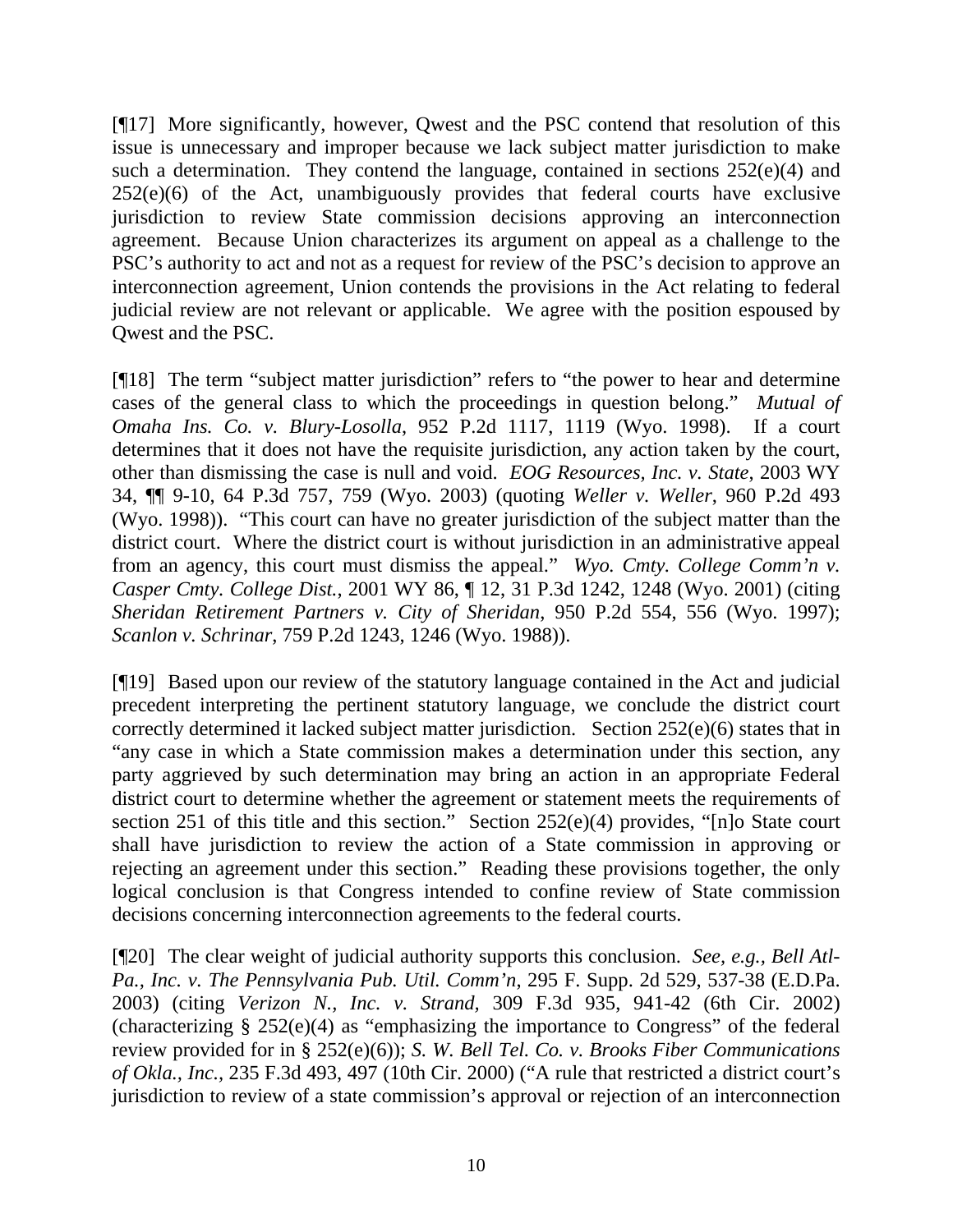agreement would lead to results that Congress could not have intended."); *Iowa Utils. Bd.,* 120 F.3d at 804 ("[T]he provision of federal district court review contained in subsection  $252(e)(6)$  is the exclusive means of retaining review of state commission determinations under the Act."). "Interconnection agreements are tools through which the [Act is] enforced. Thus, it is consistent with the [Act] to have state commissions interpret contracts and subject their interpretations to federal review in the district courts." *BellSouth Telecommunications, Inc. v. MCImetro Access Transmission Services, Inc.*, 317 F.3d 1270, 1278 (11<sup>th</sup> Cir. 2003).

[¶21] The Pennsylvania Supreme Court explained its recognition of the exclusive nature of federal review:

> Adoption of the PUC's concurrent jurisdiction argument would place this Court squarely at odds with the prevailing weight of federal authority. In *MCI Telecomm. Corp. v. Bell Atl.-Pa.*, 271 F.3d 491 (3<sup>rd</sup> Cir. 2001), the Third Circuit found that Sections 252(e)(4) and 252(e)(6) should be read together and that, when so read, it is clear that "federal jurisdiction for the review of commission decisions on interconnection agreements is **exclusive**." *Id*. at 512 (emphasis added). This conclusion has been reached by other federal courts as well. *See, e.g., MCI Telecomm. Corp. v. Illinois Bell Tel.* Co., 222 F.3d at 337-38 (reading Section  $252(e)(4)$  in conjunction with Section  $252(e)(6)$  and finding that "Congress envisioned suits reviewing 'actions' by state commissions, as opposed to suits reviewing only the agreements themselves, and that Congress intended that such suits be brought exclusively in federal court."); *Southwestern Bell Tel. Co. v. Public Util. Comm'n of Tex.,* 208 F.3d at 481 ("federal court jurisdiction extends to review of state commission rulings on complaints pertaining to interconnection agreements and such jurisdiction is not restricted to mere approval or rejection of such agreements"); *Illinois Bell Tel. Co. v. Worldcom Techs., Inc.*, 179 F.3d 566, 570-71 ( $7^{\text{th}}$  Cir. 1999) ("subsection 252(e)(4), when read in conjunction with subsection 252(e)(6), shows that Congress contemplated suits against state defendants in federal court"); *see also, e.g., Bell Atl.-Pa., Inc. v. The Pennsylvania Pub. Util. Comm'n.,* 295 F. Supp. 2d at 537-38 (collecting cases).

*MCI Worldcom, Inc. v. Pennsylvania Public Utility Commission*, 844 A.2d 1239, 1248 (Pa. 2004).